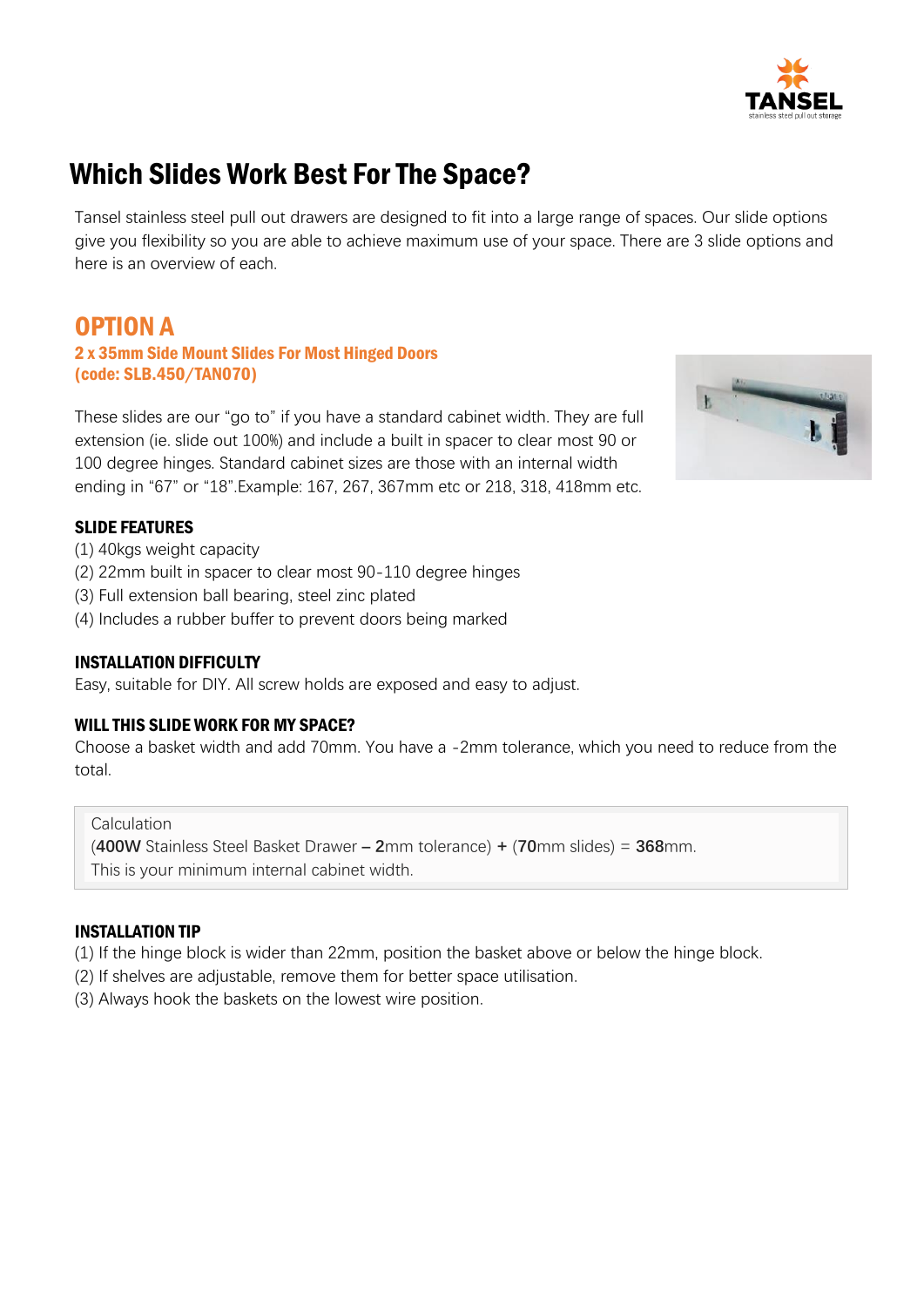

# OPTION B 2 x 13mm Side Mount Slides For Non Hinged Doors (SL.450.H/TAN071)

If your internal cabinet width does not end in "67" or "18", you have a non standard cabinet width and we recommend using this slide. Slides are full extension (ie. slide out 100%) and can be used with packers to clear hinges, door obstructions or fill any residual space. They are also ideal for cabinets with no doors (eg, butlers pantry and wardrobes with sliding doors/no doors).



#### SLIDE FEATURES

- (1) 40kgs weight capacity
- (2) Full extension ball bearing, steel zinc plated
- (3) Includes a rubber buffer to prevent doors being marked

#### INSTALLATION DIFFICULTY

Moderate. Slides will need to be disconnected and a higher level of installation accuracy is required.

#### WILL THIS SLIDE WORK FOR MY SPACE?

Choose a basket width and add 26mm. You have a -2mm tolerance, which you need to reduce from the total.

#### Calculation

(**400W** Stainless Steel Basket Drawer **– 2mm** tolerance) **+** (**26**mm slides) – (**2**mm) = **424**mm. This is your minimum internal cabinet width.

#### INSTALLATION TIP

- (1) If shelves are adjustable, remove them for better space utilisation.
- (2) Always hook the baskets on the lowest wire position.